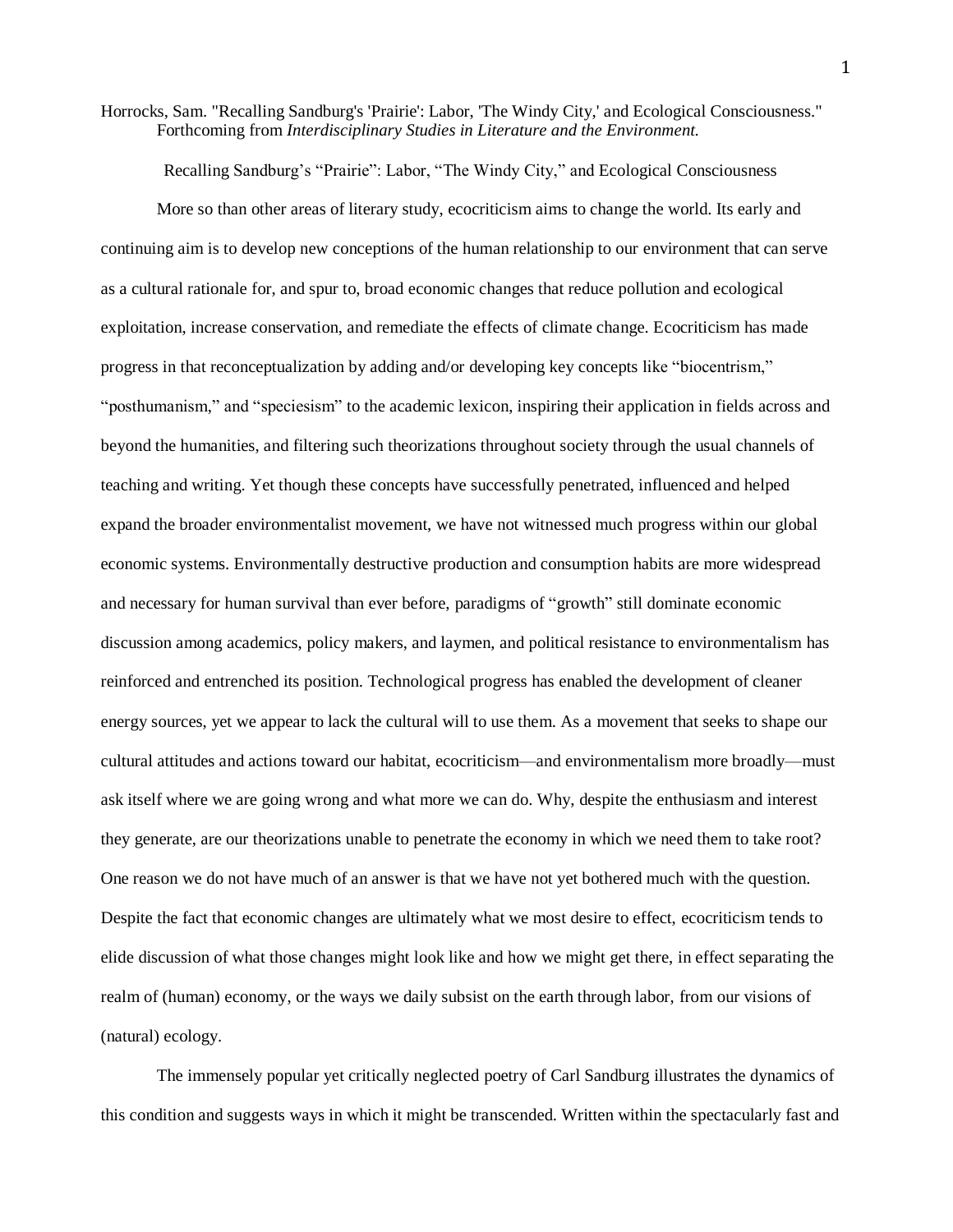total industrial transformation of the upper Midwest, Sandburg's poetry embodies the way economic experience inculcates ecological consciousness, suggesting that the ecology/economy facet of the nature/culture divide is so difficult to disrupt because ecocriticism and environmentalism are products of the same urban-industrial mindset that impels industrial progress by precluding intersection of the two spheres. Sandburg's 1922 "The Windy City" demonstrates that the capitalist metropolis entails and requires a collective human forgetfulness of the ecological basis of the human economy, allowing industry (and some humans) to thrive by forcing other beings to languish. Within the urban-industrial mindset, the cosmic ecological context of human activity can only be superficially and imaginatively recalled, since the daily labor of city-building precludes direct economic interaction with the nonhuman actants that sustain human life. Yet to the rural-agrarian mindset depicted in Sandburg's 1918 "Prairie"—which must daily witness and manage the immediate and physical connection of "me" to soil, water, and sky—ecology and economy are always already not merely entwined, but one in the same.

My readings suggest that an ecological vision capable of effecting economic change must reunite economy and ecology in our urban imaginations, yet too that the only method of meaningfully recalling this union is through personal and regular economic interaction with our ecological context. This interaction must not be recreative, but creative: it must be performed to sustain our bodies and beings. And, since Sandburg shows that urban-industrial labor requires the discursive separation of economy and ecology, our work must be non-industrial. Performing such labor is direct economic activism, disrupting the environmental and human injustice inherent to industrial economies by reclaiming the production and distribution of the necessaries of life—food, shelter, clothing, and warmth—for non-industrial community networks. My conclusion will explicate what such an agrarian program might look like in both urban and rural landscapes.

Lawrence Buell's 2011 article reviewing the disciplinary history and identifying "Some Emerging Trends" of ecocriticism does not contain the words "labor," "economy," or "agriculture." But these terms represent the processes by which human culture is most directly connected to its nonhuman environment,

- - -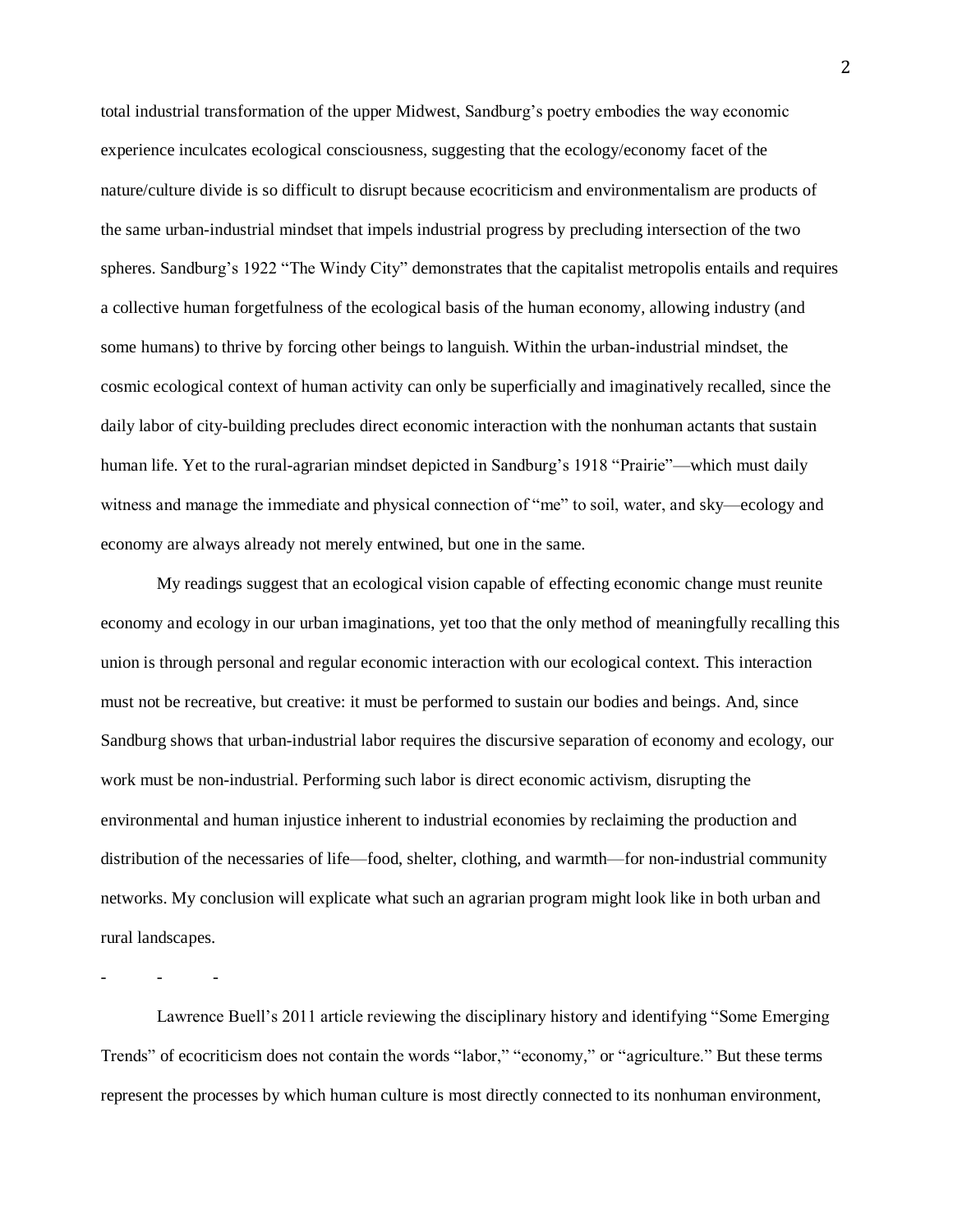and must be as thoroughly interrogated as the more frequent ecocritical targets of "nature" (found on 19 pages of Buell's essay), "animal" (4 pages), and "wilderness" (3 pages). Part of the problem is that the Enlightenment slowly dislodged the very term "economy" from its roots in the Greek "oikonomia," or "management of a household or a family," so that today "economy" calls to most American minds fuzzy and confusing networks of global financial shenanigans, measured by points on the Dow, GNP and unemployment rates ("economy, n."). Those trained in the environmental humanities may thus feel unqualified or insufficiently informed to discuss such matters, much less to offer economic prescriptions. Yet we must remember that our current conception of "economy" is subject to the same methods of critique we in the humanities level at ideas of "race," "gender," and "nature." And it is indeed in dire need of such problematizing, since common measures of economic health such as GNP possess weak, if any, positive correlation to actual human welfare (Daly 15). As Jennifer Hamilton argues in the brief entry for "Labour" in the *Living Lexicon for the Environmental Humanities*, the field "needs a … kind of manual gearing, because for any kind of ethical, and, indeed, livable future on the planet, we not only need new ways of thinking about the world, but new ways of being in and of the world" (183). Until we heed Hamilton's call to "begin rethinking labor," we will continue to surrender the concepts of "economy," "labor," and "agriculture" to "economists," and will thus continue to see individual well-being suffer at the hands of soaring stock markets, inadequate and drudging labor opportunities, and an agricultural system which wastes most of the poisonous food it produces in the global North while permitting famine to grip the global South (183). For the important emerging ecocritical concern with "environmental justice" (referenced on 8 pages of Buell's article) to bear fruit, theorization of economy must take center stage.

The ecocritical directions which have demonstrated most concern with economy are bioregionalism and the new agrarianism. Indeed, Buell may be able to identify bioregionalism as one of the most enduring research areas of first-wave ecocriticism because it is so unique in its staunch practicality; as the introduction to the 2011 edited collection *The Bioregional Imagination* explains, "in addition to establishing a particular way of delineating place, bioregional thinking also implies a political and cultural practice that manifests as an environmental ethic in the day-to-day activities of ordinary residents" (3).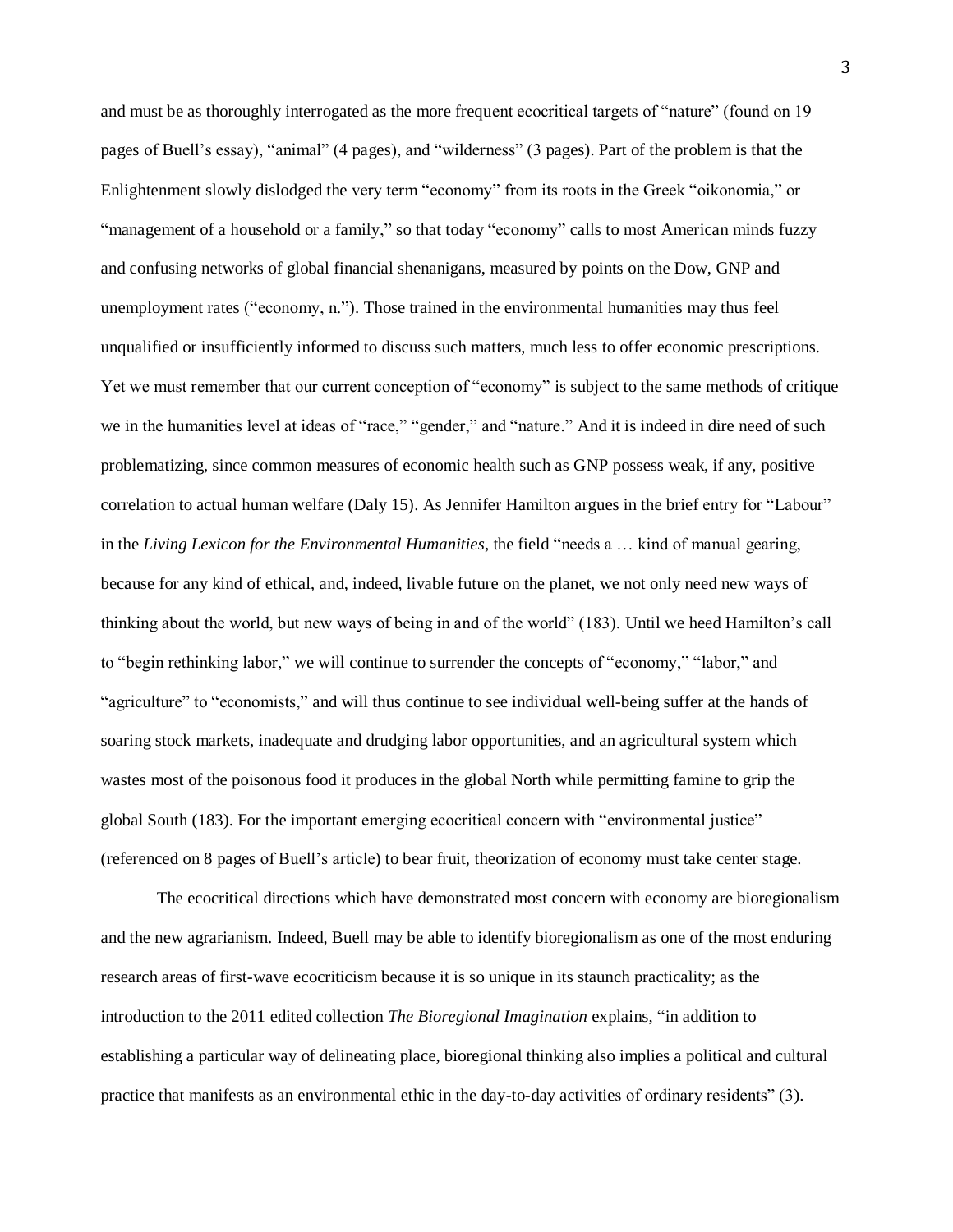Literary-critical bioregionalism in particular aims to enact this manifestation by "encourag[ing] readers to connect the texts they read with their own lives, places, and practices, [and] helping them imagine how to move, both physically and imaginatively, from the word to the world" (11). Though this is precisely the target for which ecocritical practice should be aiming, bioregional literary criticism ultimately suffers from the same stymying economic avoidance as does ecocriticism, able and eager to imagine potential modes of bioregional epistemology and politics, yet hard pressed to prescribe exactly which labors today might move us "from the [imaginative] word to the [economic] world" we actually and currently inhabit.<sup>1</sup> The new agrarianism, by contrast, is perhaps the area of environmentalism which is both quickest to utilize economic arguments and to advocate specific economic changes.<sup>2</sup> Yet its suggestions, borne from idealization of certain rural landscapes, often appear hollow and inapplicable to 21<sup>st</sup>-century readers in an increasingly urban and "globalized" world.

Ultimately, failure to adequately address urbanization is the key roadblock for both approaches. A successful economic application of ecocriticism must be appropriate not only to rural watersheds, but to the cities of Chicago, Tokyo, Manchester and Accra, to those places in which humans already live and work. And unfortunately, broader ecocritical plumbing of urban networks remains, in Buell's terms, "more earnest than resoundingly successful," despite the fact that urbanization has always been, and continues to be, the human process at fault for the environmental disruption now endangering the future of the human species on our planet (93). A large part of the difficulty in developing a specifically "urban ecocriticism" is that, as William Cronon's seminal *Nature's Metropolis* demonstrates, urbanization is not a phenomenon that belongs purely or even mostly to city spaces; cities are merely the administrative core of a cooperative peripheral capitalist network that, at this point in history, extends its ecological influence to every corner of the planet.<sup>3</sup> This renders the very term "urban ecocriticism" somewhat redundant, since all of today's targets of ecocritical analysis are, economically at least, "urbanized." <sup>4</sup> More useful than the critical category of "urban" may be that of "industrialism," which signifies a condition of enmeshed economic and cultural practices that guide the political and material labor of urbanization across city and rural landscapes.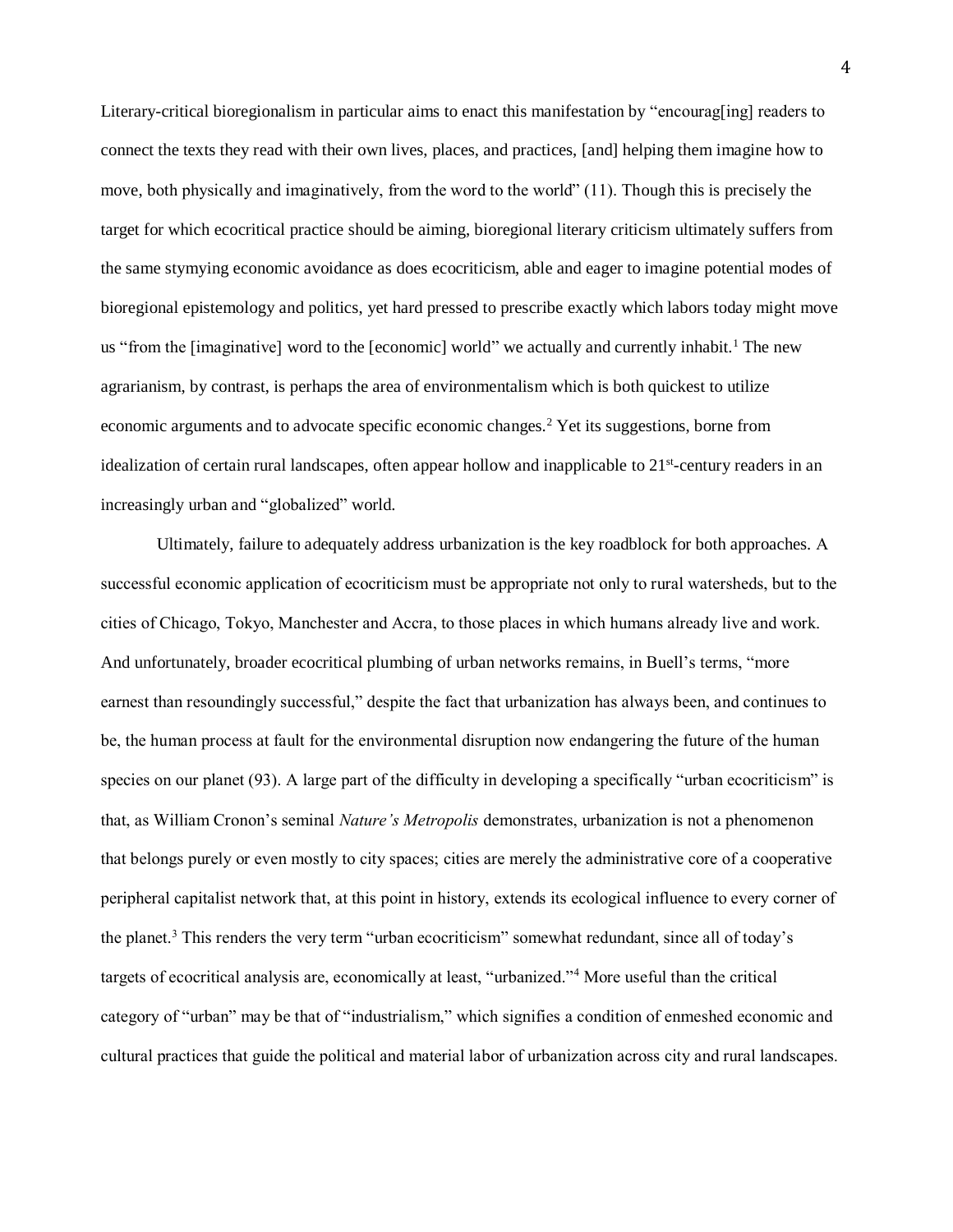The underlying reason ecocriticism and environmentalism stumble when confronted with issues of economy, labor, and urbanization is that the movements are themselves phenomena borne of and belonging to urban-industrial life processes, and are thus subject to the entwined material and cultural conditions that enable its existence by preventing recognition of its peripheral ecological context. In her 2008 "Shadow Places and the Politics of Dwelling," Val Plumwood describes the Western process of "dematerialization," or "becoming more and more out of touch with the material conditions (including ecological conditions) that support or enable our lives" (141). This process is, of course, intrinsic to urban-industrial life, from the Greeks and Romans to the neoliberal megalopolis, which alike require the import of resources from outside city limits. Yet dematerialization accelerates as economies become more complex and globally interconnected. The supply chain through which a Chicago environmentalist may obtain, say, a belt—with leather sourced from multiple international locations, processed in a sprawling complex located in a southern Asian country yet owned by a European company, with chemical ingredients similarly internationally sourced, which is then distributed, marketed, and sold by other variously located and interconnected corporate entities around the world—is so multifaceted, complex, and unreported as to effectively preclude its apprehension by a typical consumer. Though this Chicagoan may participate in local elections and activism to increase the health of her immediate ecology, the global economy actively prevents her knowledge of, and thus capacity of regard for, the much larger and more environmentally and socially meaningful "economic places … on earth that support [her] life" and are in turn shaped by her lifestyle (145). Thus, globalization entrenches and accelerates the Western "split between singular, elevated, conscious 'dwelling' places, and the multiple disregarded places of economic and ecological support" that "is one of the most important manifestations of the mind/body split," and I would add, that of culture/nature (146).

Sandburg's poetry demonstrates that this divide is so difficult to transcend because it is inculcated by the subjective human experience of dematerialization intrinsic to urban-industrial lifestyles. The rapid 19th -century rise of Chicago was unprecedented in human history, and Sandburg's *Chicago Poems*, his first and most enduring volume of poetry, takes this new urban-industrial cultural ecology as its focus. As John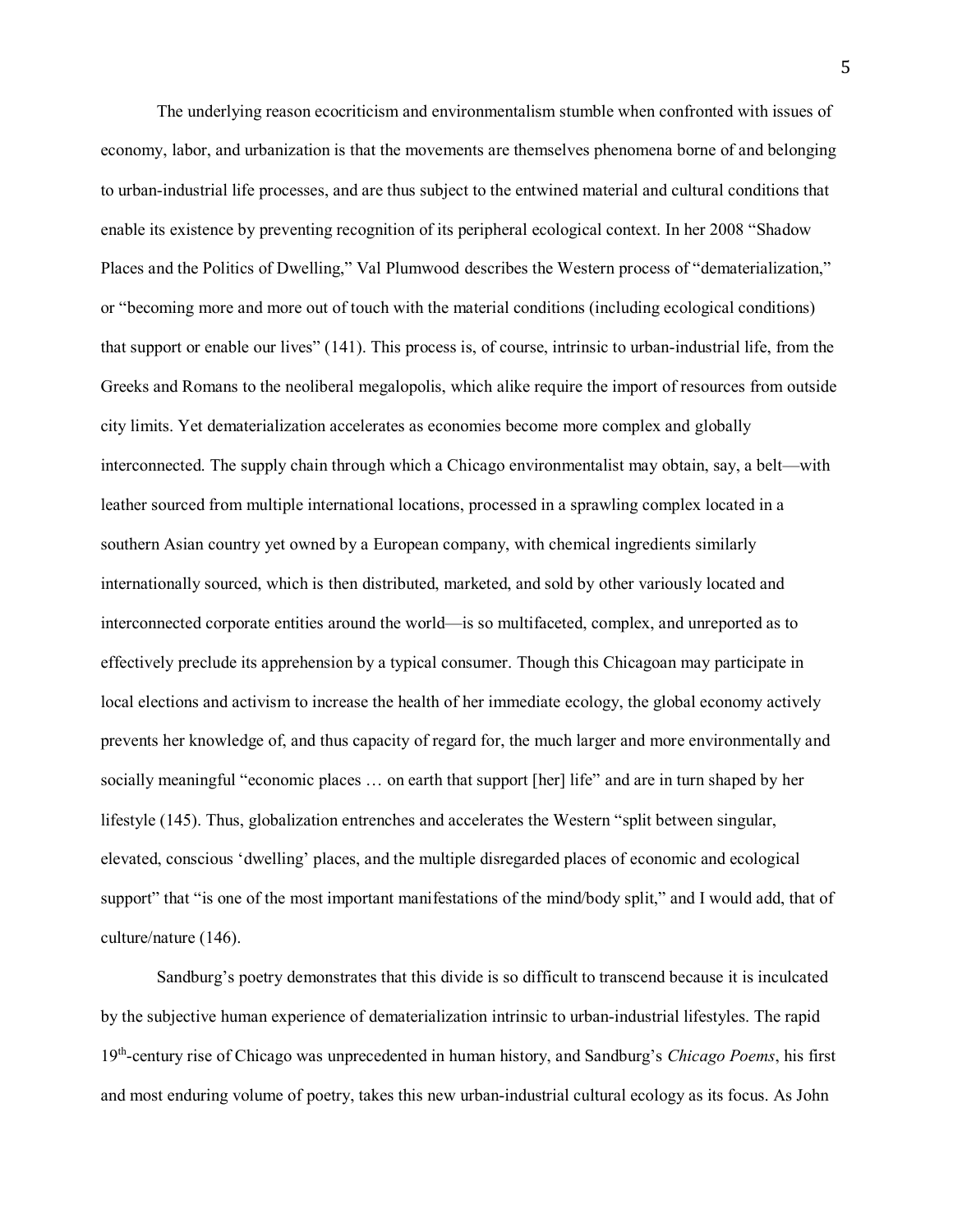Marsh illustrates, Sandburg viewed urban landscapes through the lens of his early fascination with the Arts and Crafts Movement, using the writings of Ruskin and Morris "to understand and describe contemporary scenes of production … and distribution" (534). The Arts and Crafts Movement added to Marxist concern for adequate compensation for proletarian work under industrial capitalism an interest in the bodily and mental effects of that labor, which the Movement perceived to be more drudging and alienating than nonindustrial modes of production. Preoccupation with such thinking leads Sandburg's poetry to focus squarely on the lived experience of the labor he describes, from the factory floors of Chicago to the wheat and cornfields of its agricultural hinterlands. Sandburg explores what Thomas Andrews terms "workscapes," or

place[s] shaped by the interplay of human labor and natural processes, … constellations of unruly and ever-unfolding relationships—not simply land, but also air and water, bodies and organisms, as well as the language people use to understand the world, and the lens of culture through which they make sense of and act on their surroundings." (125)

Sharing such an expansive conception of work, Sandburg recognizes that the daily maintenance of urban spaces requires human acquiescence to immense ecological violence against human and nonhuman populations alike: "Every day the people sleep and the city dies; / every day the people shake loose, awake and / build the city again" ("Windy City" 123). To maintain the logical "sanity" that builds the metropolis, the urban-industrial mind must psychologically separate its own existence from the ecological crimes which sustain it, purging questions of economy from the home and public sphere by relegating such discussion to the realm of far-off "experts" beyond the layman's control. An urban-industrial mind may obtain glimpses of the city's—and itself's—larger ecological context, yet this awareness must remain superficial and fleeting, since the urban human must return to direct participation in normalized economic practices of violent ecological exploitation to remain alive.

- - -

Sandburg's poem "The Windy City" clearly demonstrates this dynamic. Though its title implies a reprise of his earlier and more famous "Chicago," "Windy City" is longer and broader in scope, presenting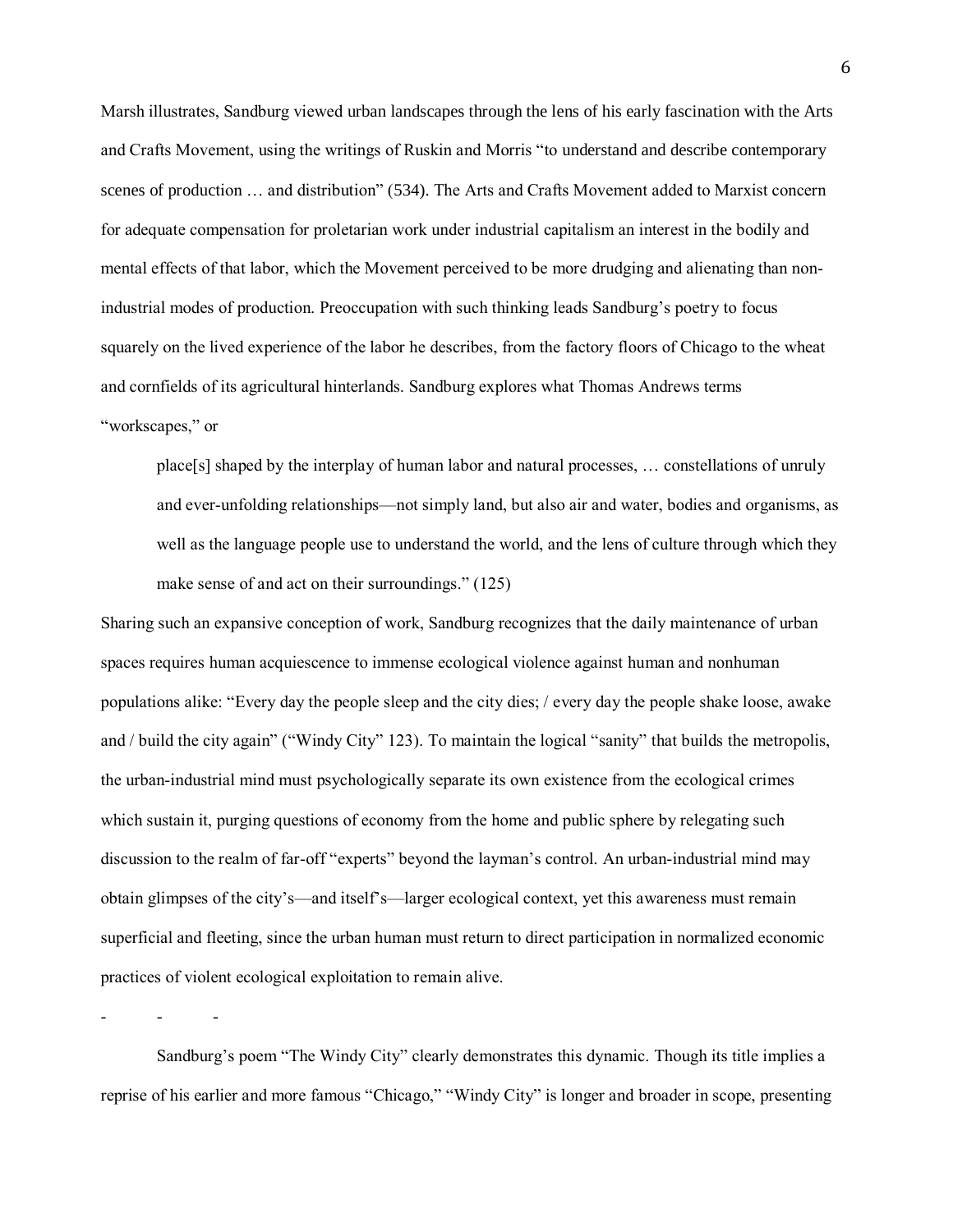an epic depiction of the rise of the city out of its prairie ecology. The poem's opening description of Chicago's inception emphasizes the work of men, beginning with "The lean hands of wagon men" selecting the location of the city through the "hitching place[s]" for the "pony express" and "the iron horse" of its hinterlands (1-6). All of the action of the first stanza derives from the "hands" of the initial line, and the second stanza repeats the image, stating that:

the hands of men took hold and tugged,

And the breaths of men went into the junk

And the junk stood up into skyscrapers and asked:

Who am I? Am I a city? And if I am what is my name? (10-14)

The work required by the city's founders does not require them to think, speak, observe, or describe; they merely "point," "pick," "find," "make," and "set up," as directed by distant capital. Their labor requires no direct or personal engagement with raw nonhuman actants as fellow beings, merely externally managed manipulation of commodified animals ("the pony express") and metal ("the iron horse"). The first entity of the poem to express any thought whatsoever is the city itself, which upon its inception immediately questions its existence, though this is only interpretable by the poem's speaker. Whereas the "Early … red men gave a name to a river, / the place of the skunk, the river of the wild onion smell, / See-caw-go," respecting the autonomy of the confluence's prior ecology and naming it as such, the modern city-builders "laugh" at the "junk" they have thoughtlessly imported, responding condescendingly and inaccurately to the city's question, "You? … *we* gave you a name, / … Your name is Chicago" (15-16 emphasis added). The awesome industrial work of "standing" "junk" "up into skyscrapers" the city builders perform allows them to claim an hubristically outsized role in the creation of the space. They thus incorrectly assume it is they that have the power and right to name their creation, rather than permitting objects to name themselves (as do the Indians).

As the poem moves from Chicago's beginnings to its present, readers receive images of the city notable for their lack of typical Sandburgian attention to nonhumans. This reflects that urban landscapes, especially those of the industrial age of concrete and supermarkets, are defined by an absence of living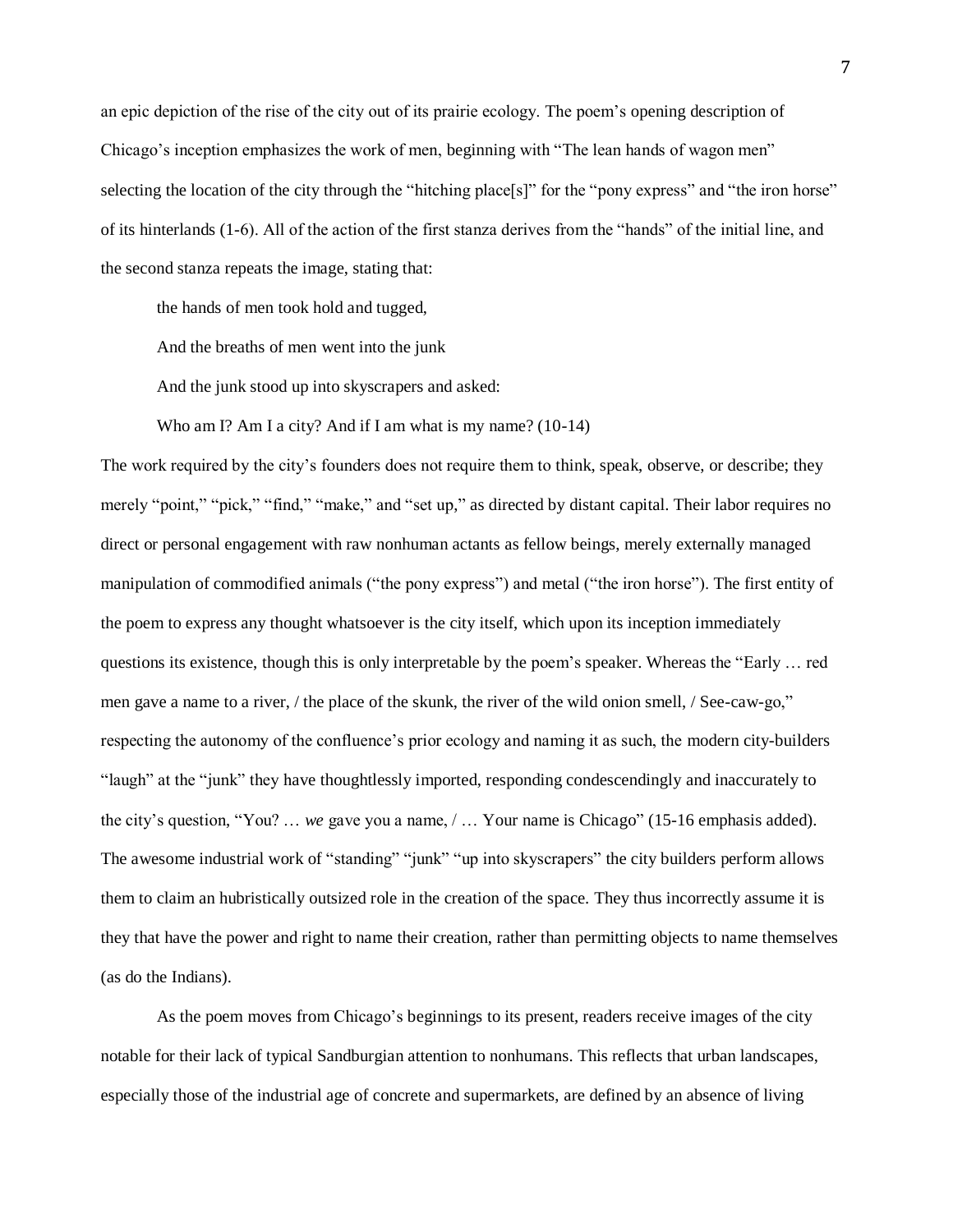nonhumans; insects and small mammals become pests, and flora is relegated to carefully contained parks which mimic wilderness. This landscape inculcates an anthropocentric humanist ontology necessary for industrial growth that simplifies ecology into two broad categories of moving humans and their inert creations. This simplification enables the "ease" with which human conversation in the city takes place, in a set of stanzas anaphorically privileging the phrase "It is easy" to talk of this or to listen to that (30-40). And, as with the city's founders, discussion avoids inhabitants' present economic engagements: schoolchildren learn and "babble" of the city's previous human populations, and though "respectable taxpayers" read of the city's violence and poverty in the newspapers, they do so "easily," such events apparently not affecting their daily activities. The final stanza of the section reads:

It is easy to listen to the haberdasher customers hand each other their

easy chatter—it is easy to die

alive—to register a living thumbprint and be dead

from the neck up. (33)

This seems to be the speaker's ultimate assessment of the people of Chicago: "dead from the neck up," performing automatic work with hands and lungs yet unable to critically place that labor in any sort of broader context. Stanzas consisting entirely of snippets of overheard conversations reinforce this, as contextual objections to the city's lifestyle are met with both stern rejoinders ("What we want is results, results / And damn the consequences") and urging to ignore such thoughts, to "Hush baby" and to "sh... sh…." (37). Our narrator tells us "'Coo coo, coo coo'"; this command to forget the consequences "is one song of Chicago" (37). In one of its two middle stanzas, the poem's narrator asks readers to themselves "remember" that Chicago is "Independent as a hog on ice," a phrase typically bringing to mind the impotent freedom of such a living creature, yet also ironically referencing the violent industrial innovations upon which Chicago's rise is built, namely the ability to transport vast quantities of dead animals by rail to growing consumer markets in eastern and European metropoles (41). The ethical ramifications of this industry must remain forgotten, repressed, for its activity to continue.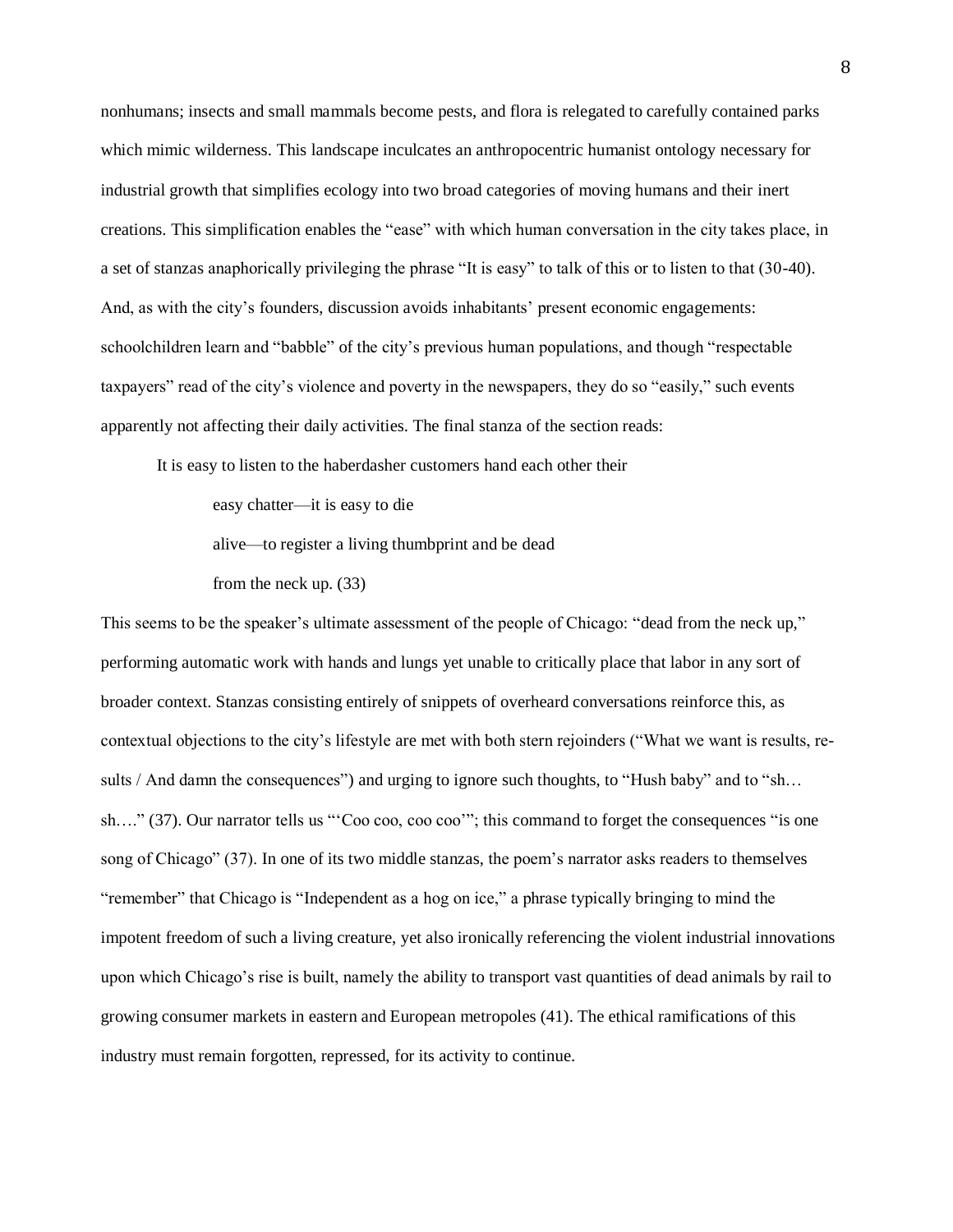Readers begin to see the economic conditions that inspire this lullaby in the next stanza of the poem, which presents a typical catalog of urban ills, including "cripples sit[ting] on their stumps" and a mother carrying home the "limp bundle" of her dead son (78). The speaker repeatedly asks the reader to "forgive us" these events: "forgive us if it happens—and happens again— / And happens again" (95). We reach the nadir of the poem and perhaps of Chicago itself with this central stanza:

Forgive us if we work so hard And the muscles bunch clumsy on us And we never know why we work so hard— If the big houses with little families And the little houses with big families Sneer at each other's bars of misunderstanding; Pity us when we shackle and kill each other And believe at first we understand And later say we wonder why. (97-105)

The workers may "believe at first" in the humanist-capitalist logic of industrialism, driven to the city by promises of "better" living through higher wages, yet "later" realize the logic to be insufficient in the simplicity of its humanism, leaving workers beholden to wage slavery and the unfulfilled "wonder[ing]" it inspires. Tragically, these urbanites create their own lack of fulfillment daily through labor that perpetuates a metropolis that excludes nonhuman beings, yet are prevented from realizing it by the urban mindset that that very work inculcates.

Yet after this lament, the poem immediately shifts to a cosmic conception of the metropolis in which human concerns fall away. Instead of more human discourse, we abruptly hear "the bevels and the blueprints whisper / … / Two cool new rivets say, 'Maybe it is morning' / 'God knows'" (114-6). As the speaker transcends the humanist mindset of the urbanites he has described, the nonhuman skyscrapers and other components of the city animistically come alive. We are reminded of what the urbanites "easy chatter" elides, that "The city" is daily labor,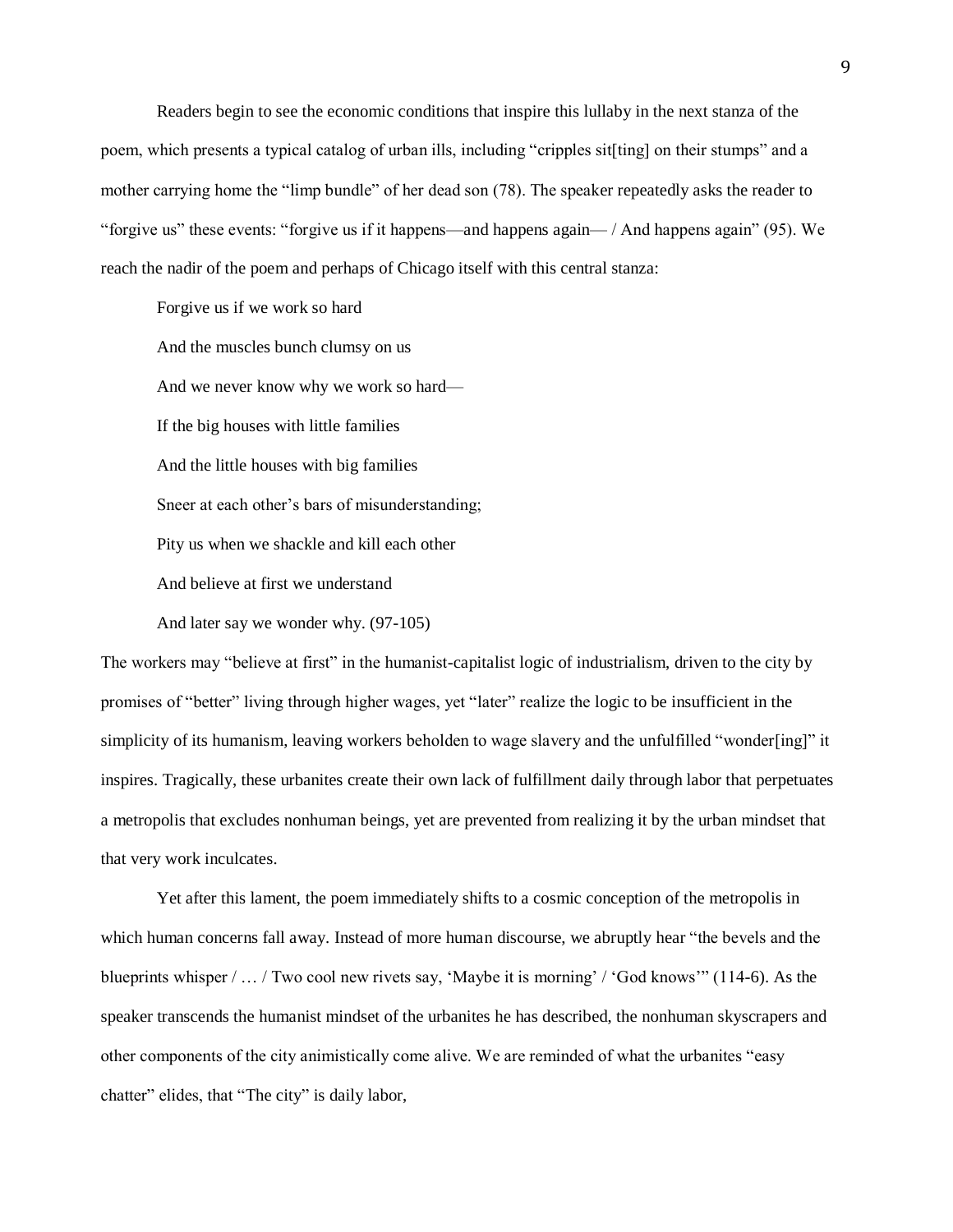a tool chest opened every day,

a time clock punched every morning

I am the woman, the home, the family,

I get breakfast and pay the rent;

…

I telephone the doctor, the milkman, the undertaker;

I fix the streets

For your first and your last ride—

Come clean with me, come clean or dirty,

I am stone and steel of your sleeping numbers;

I remember all you forget.

I will die as many times

As you make me over again. (100-128)

Though the urban human labor that builds the city, that *is* the city, forces a forgetting of its ecological context, the city's matter itself stands as a testament to it, "remember[ing] all you [human readers] forget." The speaker provides catalogs of things moving in, around, and beyond the metropolis: "overland trains," "wheat barges," "carload[s] of shorthorns taken off the valleys of Wyoming" (142-5). This wider perspective recalls the metropolis for what it more truly is: not just an blank urban stage for human drama, but a vast new economic system guiding object interactions throughout the West. Though the speaker attributes these great movements of matter and transformations of economy to human actors and human choices (which are by poem's end recognized as occurring constantly, daily, with even the most benign human movements) the poem no longer lingers in the realm of human misery—human morality drops away as descriptions of the wider system emerge. The poem's sense of time also widens, until finally we are treated to a conversation between "the Great Lakes" and "the Grand Prairie":

… they had little to say to each other,

A whisper or so in a thousand years.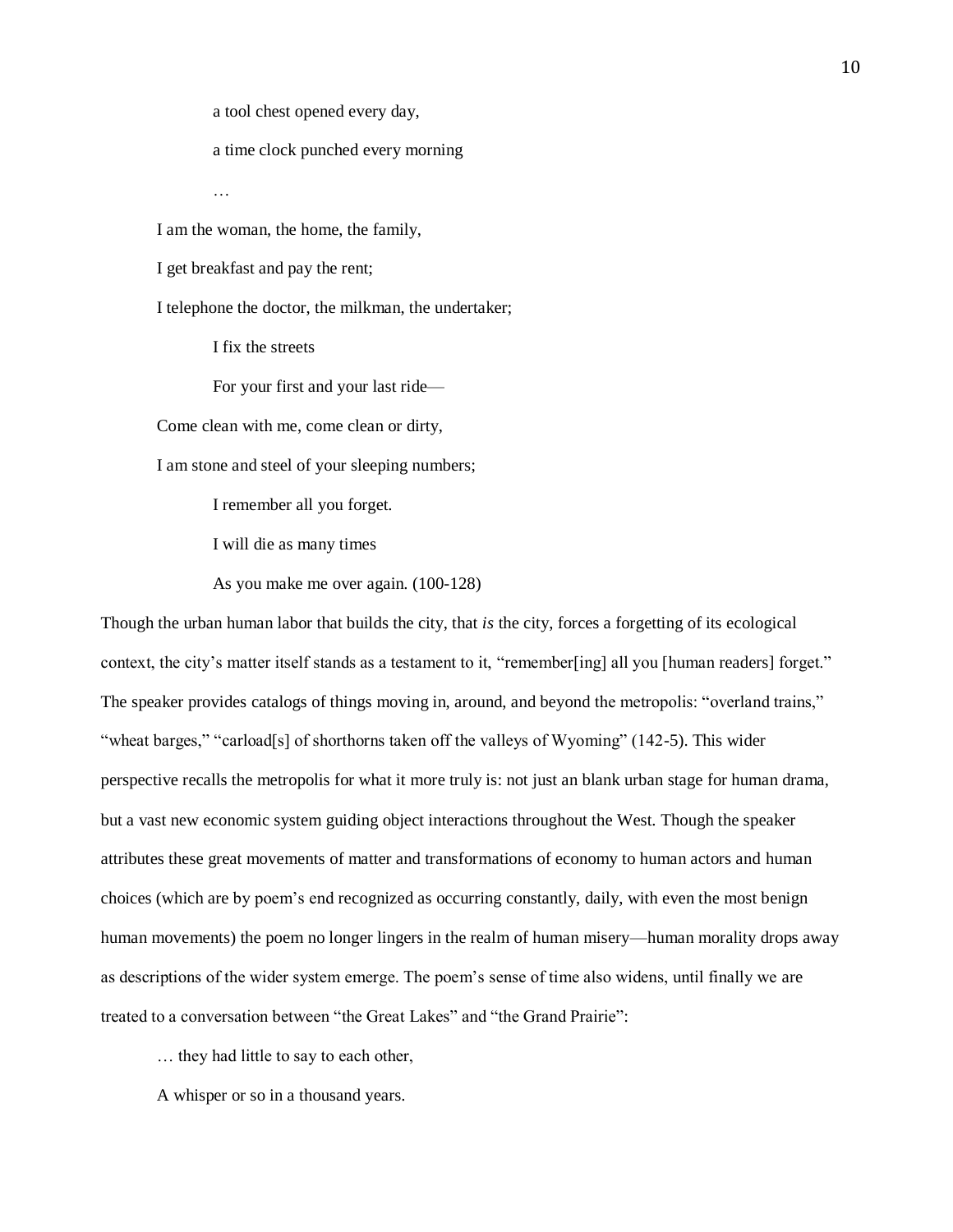'Some of the cities are big,' said one.

'And some not so big,' said another.

'And sometimes the cities are all gone,'

Said a black knob bluff to a light green sea. (170-5)

But the narrowly concerned human inhabitants of Chicago are unable to recall these cosmic voices, surrounded as they are by human constructions that obscure most of nonhuman nature, and commodify those few nonhuman beings humanity allows itself to witness.

A typical ecocritical interpretation of the poem's final cosmic turn might suggest that more widespread human adoption of the biocentric perspective it demonstrates presents hope for a less troubled metropolitan existence. The cosmic ecological context of human activity that the poem recalls may thus provide the "wonder" lacking in urban lives, and awareness of how individual urban actions connect (via "wheat barges," etc.) to the broader environment may spur environmentalist political or lifestyle changes. Yet this reading is frustrated by the extent to which the poem's humans do not achieve this biocentric awareness; it is precluded by the urban mindset city life necessitates. Only the speaker can access awareness, and only by himself temporarily "forgetting" the human suffering that dominates the poem's first half. Within the urban mindset, the cosmic context of human activity can only be superficially, imaginatively, and temporarily recalled, since the daily labor of city-building entails massive ecological violence that must be psychologically repressed for that labor to be performed. One can imagine Sandburg setting down his pen after finishing the poem, rubbing his eyes, and wandering over to the icebox to fix himself a pork sandwich, wondering if the traffic will be light enough that he can make it to the newspaper office by a deadline. Though Sandburg as narrator (and his readers) can imagine a more biocentric conception of the metropolis, they cannot conceive (much less enact) an alternate set of economic relations within it that might alleviate the human misery the poem documents precisely because they must exit the poem and return to "normal" city life. This is a problem that ecocriticism (as an urban phenomenon) shares, since the university system is a key actant in the continuing and constant construction of the now-neoliberal global metropolitan complex. Though we in literary studies are permitted to reveal and critique the moral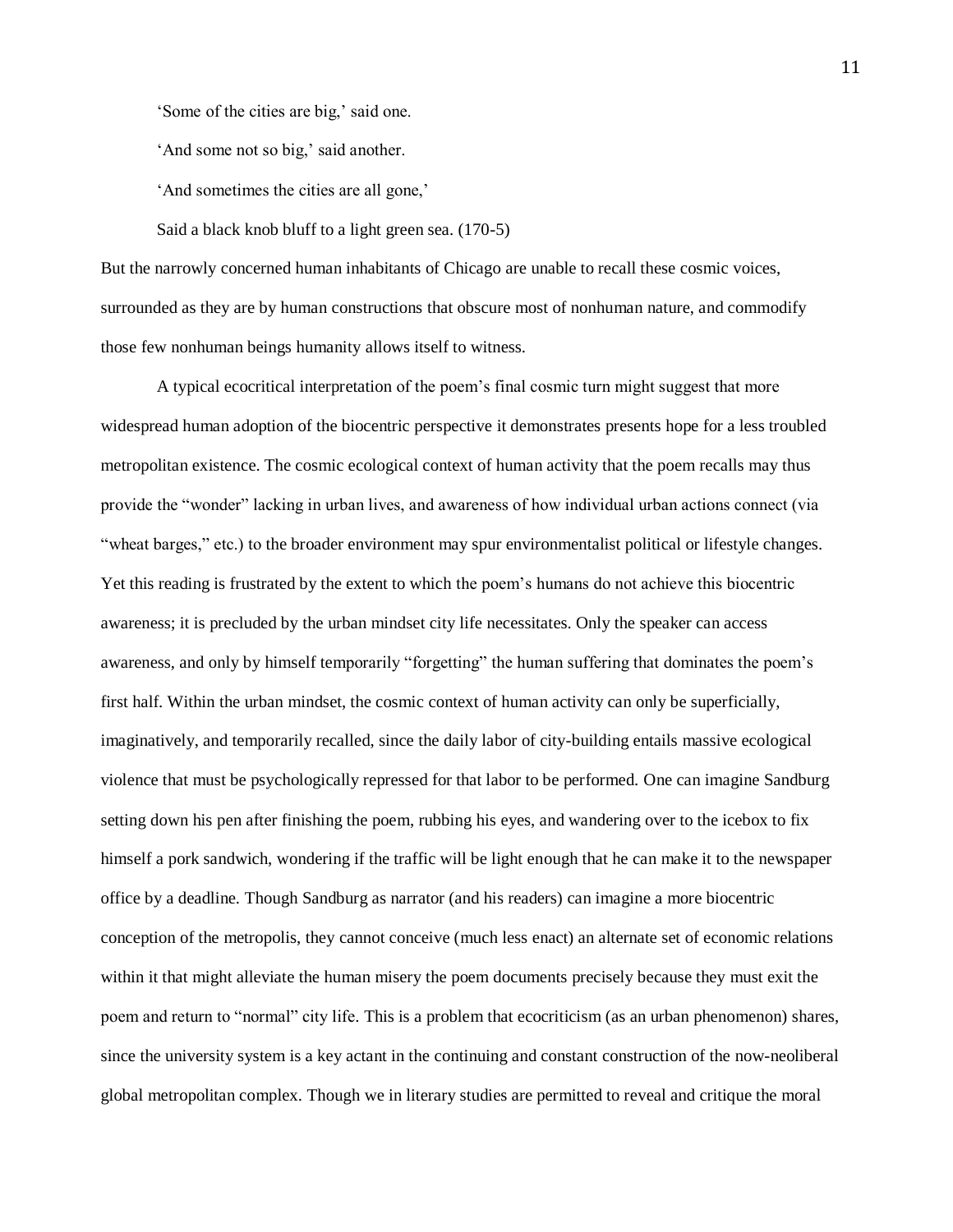crimes embedded within that economic system, our complicity necessitates a continual repression of the destruction it wreaks that, in ecocriticism, takes the form of an elision of economic discussion.

- - -

In search of a path out of this stymying settlement, I turn to Sandburg's second volume of poetry, *Cornhuskers*, which widens his attention from Chicago's center to the rural landscapes from which the city economically and culturally originates. *Cornhuskers* begins with a lengthy poem called "Prairie" which reverses the chronology of "The Windy City," beginning with the geological formation of the prairies themselves, and then moving toward intimate descriptions of contemporary human lives within that scope. This reflects the experience of georgic life as Sandburg documents it throughout *Cornhuskers*, as human subjects are constantly impressed with direct observation of and interaction with nonhuman ecologies that obviously exist outside the control of mere human hands. The poem's narrator introduces himself thus:

I was born on the prairie and the milk of its wheat, the red of its clover,

the eyes of its women, gave me a song and slogan.

Here the water went down, the icebergs slid with gravel, the gaps and the valleys hissed, and the black loam came, and the yellow sandy loam.

Here between the sheds of the Rocky Mountains and the Appalachians, here now a morning star fixes a fire sign over the timber claims and cow pastures, the corn belt, the cotton belt, the cattle ranches. (1-3)

There are no pastoral illusions here: no sooner is the garden introduced than does the machine incur, as we hear immediately of the "claims," "belts," and "ranches" that power the metropolis. But this activity is presented from the very beginning as occurring under the cosmic "fire sign" of "a morning star," within the context of a total, cosmic ecology in which all interactions are enmeshed. Early in the poem we receive a pair of descriptions of two trains, one "in the city," "choked and / the pistons hiss and the wheels curse," and one "On the prairie" which "flits on phantom wheels and the sky and / the soil beneath them muffle the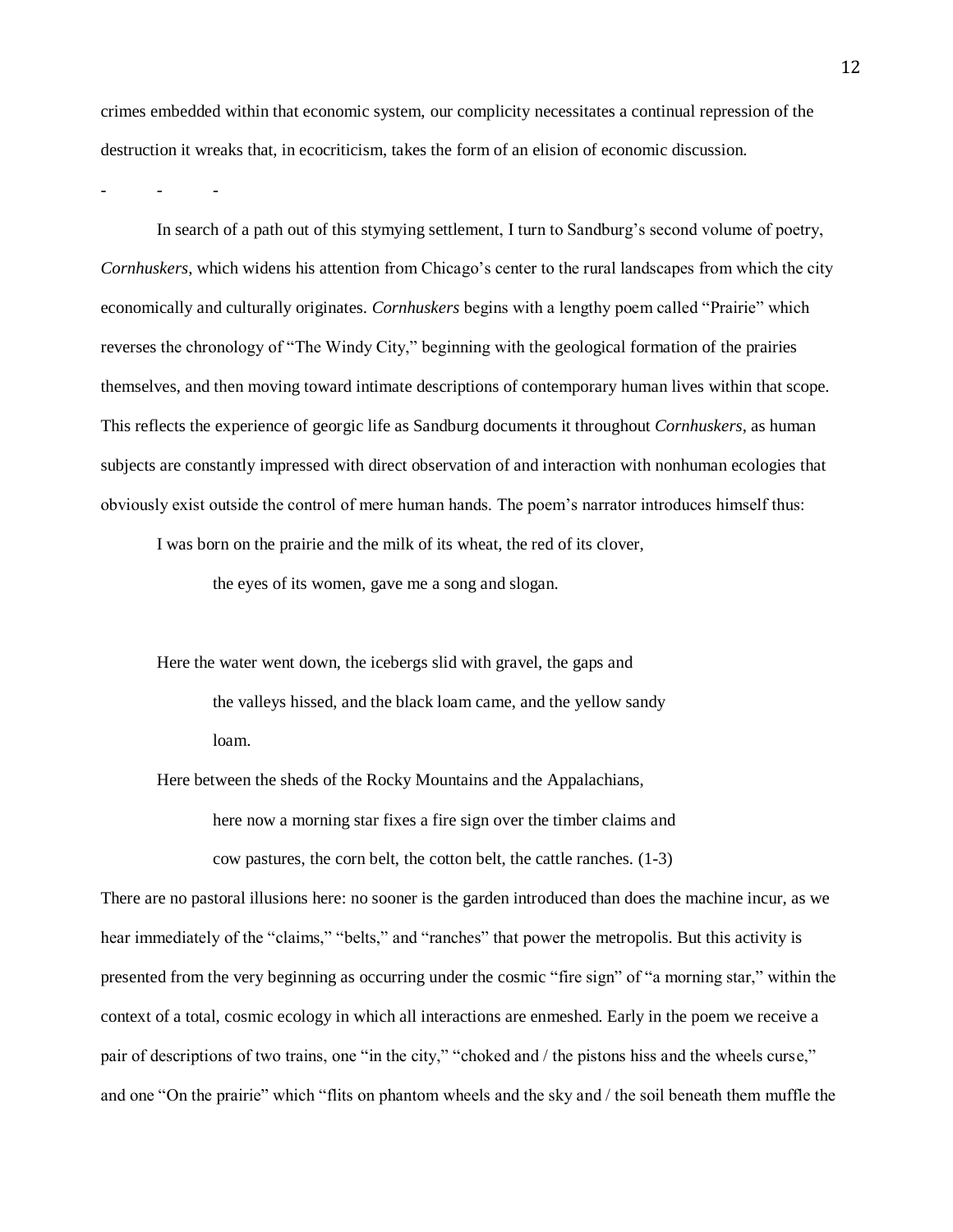pistons and cheer the wheels" (14-5). The industrial metropolis is decidedly present in both urban and rural spaces, though its identical economic activities possess different inflections: the rural landscape mutes its negative consequences, twisting the capitalist mode of production into a less morally ignorant incarnation through its constant reminders of the "soil beneath" metropolitan economic activity.

This reminder takes the form of agricultural labor that reveals to the human subjects of "Prairie" the ecological enmeshment of their economic practices. Whereas industrial urban workscapes rely on the establishment of work-places, which create the appearance of separation between the economic and social spheres of one's life, the agrarian operations of a farm workscape reveal the extent to which all of one's activities, whether consumptive or productive, are at once economic *and* ecological, natural and cultural. The title of Sandburg's collection—*Cornhuskers—*identifies the residents of the prairie entirely with their work, and suggests that it is that labor that engenders their perception of the total cosmic economy. In one of "Prairie"'s central stanzas, we see that "The frost loosens cornhusks. / The sun, the rain, the wind / loosen cornhusks. / The men and women are helpers. / They are all cornhuskers together" (105-9). Unlike "Windy City," in which human labor with the nonhuman world is limited to manipulating dead, commodified objects into products for superfluous human consumption and profit, on Sandburg's "Prairie" all beings move, act, and labor "together," aware of and communicating with each other to get the job done. The work of a farm requires constant and careful attention to and communication with every object within the farm's ecological system. Such labor thus impresses the fact that objects are forged of the same material stuff, bound in the same ecological-economic mesh, and act on us humans as much as we act on them. As Charles Mayer points out, Sandburg "believes that the instincts of the people are at one with the world of natural phenomena"—there is no "other," only the total massed whole of natural movement that is the universe  $(91)$ .<sup>5</sup> Accordingly, the poem's narrator alternates seamlessly and constantly between the omniscient poet himself, dust, the weather or seasons, various human subjects, and often, if not always, the prairie itself. It is at times impossible to discern exactly which of these entities is speaking, suggesting that all of the prairie's beings possess a lively rhetoric that is in the city thought to belong to humanity alone.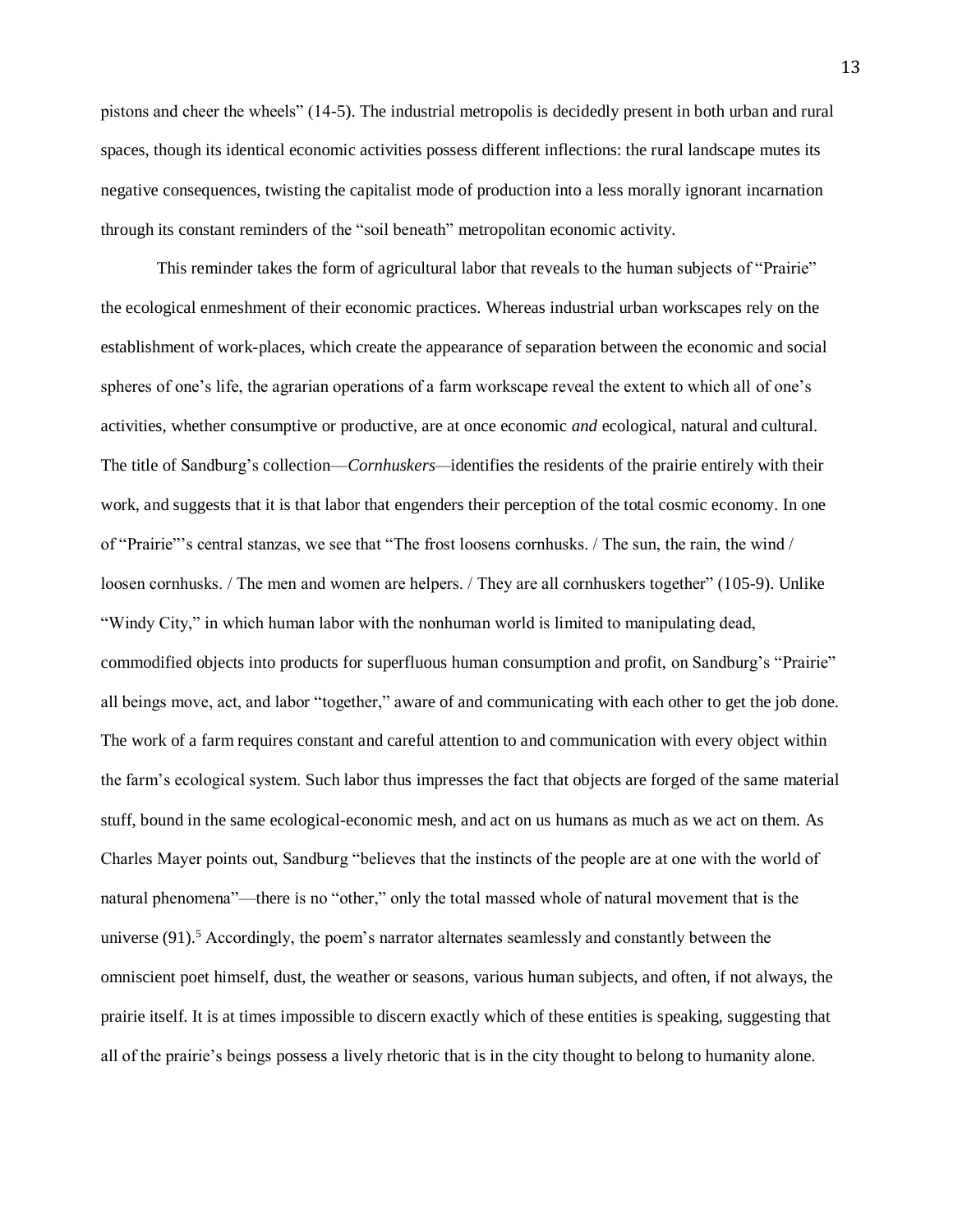And it is importantly the agrarian economic work of the prairie that reveals this cosmic biocentric ontology: "handling a pitchfork at hayrack" is "cool prayers to the harvest hands"  $(8-13)$ .<sup>6</sup>

In contrast to the people of the "Windy City" who look forward to fulfilling their desires, the gaze of Sandburg's agrarian population lingers in a simultaneous past and present, both of which constantly surround their places and guide their actions. "The land and the people hold memories, even among the anthills and / the angleworms, among the toads and woodroaches—among grave- / stone writings rubbed out by the rain—they keep old things that / never grow old" (105-9). Unlike the mindless inhabitants of the city, surrounded exclusively by human beings and the objects they've created, cornhuskers must constantly confront the ghosts of their present situations, the ecology surrounding their economic activity: "'The shapes that are gone are here,' said an old man with a cob pipe" (114). Past "shapes" are not only present, but actively recognized and minded by the poem's people, who must consider them constantly while moving through their daily actions. The working rural landscape reveals the constructedness of the human experience of time itself, and inspires the cosmic awareness of "The Windy City"'s end at every turn, allowing all inhabitants the vision which in the city belongs to the poet alone. The necessary remembering of ecological context agricultural labor inculcates within Sandburg's rural residents entails too a valuing of one's ecology, impelling an agrarian ethics of careful consumption inspired by and correlated to their economic-ecological situation. This suggests that to maintain a robust and honest conception of one's human existence that unites the realms of self and natural context, human identity and economic-ecology, requires a working lifestyle which is to some extent non-industrial.

Many recent ecocritics have presented conceptions of the interrelatedness of human and nonhuman ecology similar to Sandburg's, yet are unable to envision ways of transferring that biocentric awareness into economic practice. While we have been epistemologically limited by the ecology/economy facet of the nature/culture divide Sandburg's poetry illustrates, we've been politically distracted by our inheritance of the postmodern tendency to reduce issues of economy to questions of culture, and to thus assume that a change in awareness will effect a change in economics. In ecocriticism specifically, we suppose that if we

- - -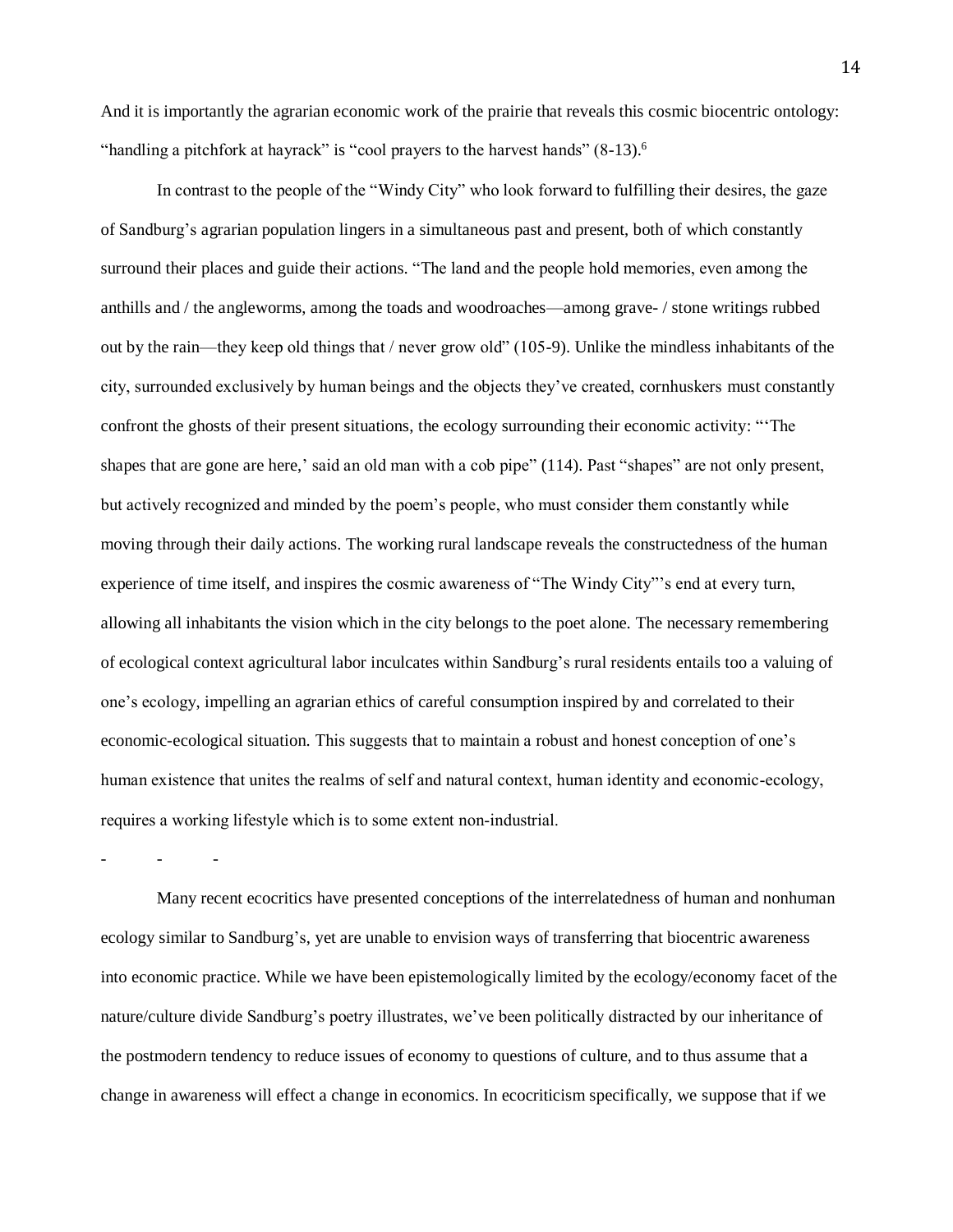can discursively engender a political ontology aware of nonhuman activity, it will be able to mobilize democratically to enact top-down change to respect and protect that activity through existing institutions. As such, first-wave ecocritics sought to reveal and promote to middle-class urban audiences a wilderness or land ethic, and second wave ecocriticism too seeks to elevate narratives of overlooked matter (in the case of speculative realism) or neocolonial spaces in the global south (in the case of environmental justice writing) with the hope that raising awareness of these extra-urban stories will prime positive environmental action in the lives and voting habits of Western citizens.

But Sandburg's poetry reveals the limitations of this strategy: the economic activities required of urban residents preclude both the sustained imaginative adoption and active implementation of a biocentric ethic by requiring an entwined mental and material acquiescence to anthropocentric industrial logic. This is why, as Anne-Marie Brumm notes, Sandburg "had no intention or hope of bringing the lessons he learned in nature back into the city for application" (251). Sandburg realizes that an industrial lifestyle can only permit the kind of superficial and fleeting recognition of the "lesson" of the city's ecological context that concludes "The Windy City". As agrarian Wendell Berry recognizes, "it is ultimately futile to plead and protest and lobby in favor of public ecological responsibility while, in virtually every act of our private lives, we endorse and support an economic system that is by intention, and perhaps by necessity, ecologically irresponsible" (65).

To meaningfully recall and retain a biocentric conception of our daily ecological context, it must be enmeshed with non-industrial, non-anthropocentric economic practice. Plumwood's essay concludes that adding a "principle of environmental justice" to environmentalism, which Buell rightly applauds as the most important goal of future ecocriticism, "is a project whose realization … is basically incompatible with market regimes based on the production of anonymous commodities from remote and unaccountable places" (147). Ecocriticism and environmentalism need to admit that the "principle" undergirding its most important goal is "basically incompatible" with the way nearly all Americans live their daily lives. We must either linger in hypocrisy, revise those principles, or reach toward integrity by participating in economic arrangements not reliant on the industrial process Plumwood describes. An economic unit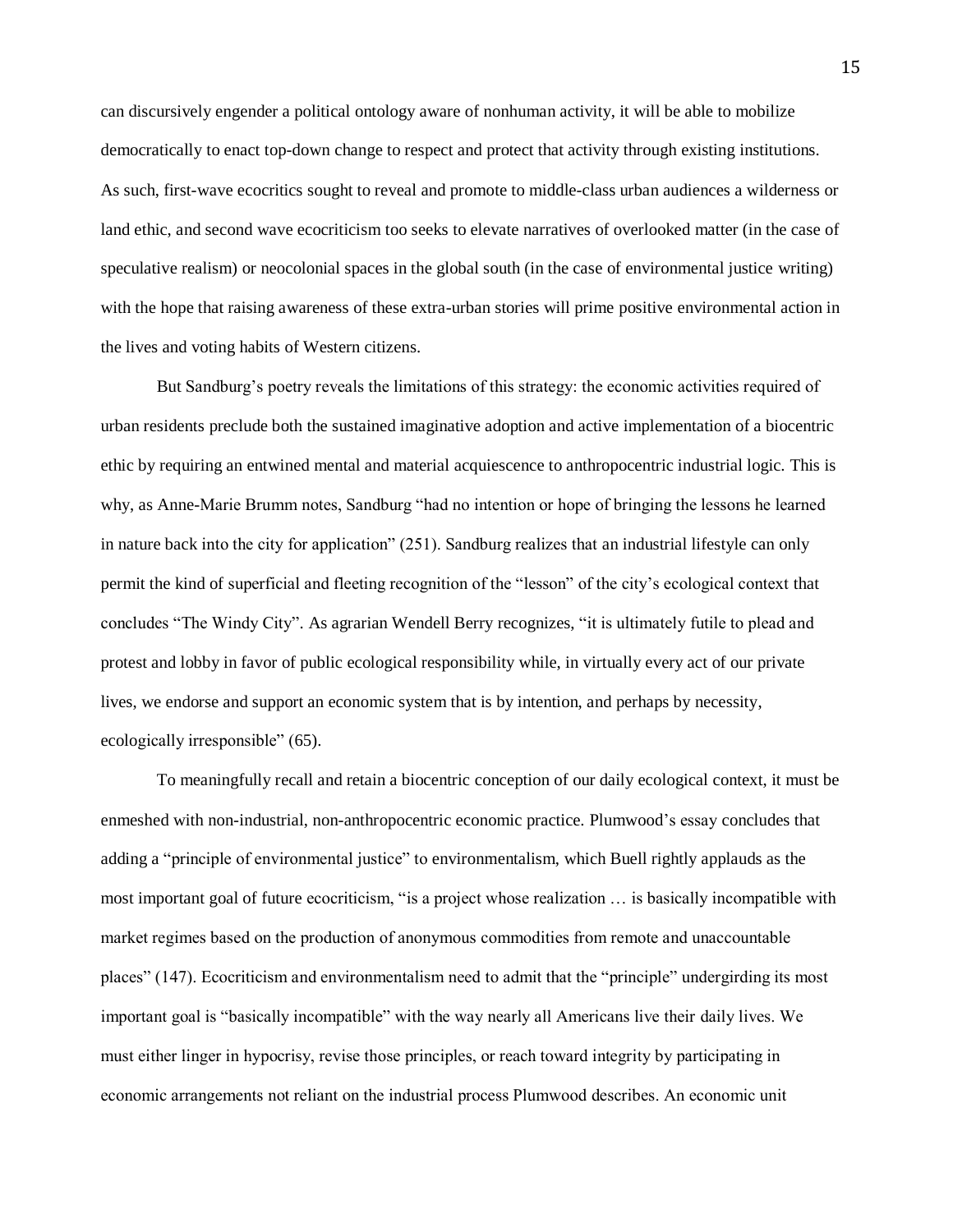striving for separation from industrialism possesses three main characteristics: a reduction in consumption of industrially produced commodities, undertaking home or local production of as many of the necessaries of life as is possible, and locally purchasing what one cannot make to the extent possible. In Ruskin's words, we need "a determined sacrifice of such convenience, or beauty, or cheapness as is to be got only by the degradation of the workman; and by equally determined demand for the products and results of healthy and ennobling labor" (1285). Since food is the basic necessity of human life, such an economic theory and practice is well described as "agrarian," or "a temperament and a moral orientation as well as a suite of economic practices, all arising out of the insistent truth that people everywhere are part of the land community, just as dependent as other life on the land's fertility and just as shaped by its mysteries and possibilities" (Freyfogle xiii).

Richard White, in a 1995 essay that is one of ecocriticism's most direct and enduring treatments of labor, provides a succinct example of the typical environmentalist response to the few voices of agrarian reform within its ranks: agrarianism is "a dead end. For such work is always either vanishing or unable to yield a living … it is not really our work in the world" (180, 179). This response uses the guise of an economic argument to avoid the economic interrogation agrarianism demands by positing industrial economics as a static natural "real[ity]" to which we must conform, rather than as an emergent network enmeshed with a cultural understanding of nature that ecocriticism has potential to shape. A meaningful ecocritical attempt to theorize labor must think beyond current economic realities that enable administrative, informational, and service labor through displaced environmental damage; it must seek with Ruskin "a right understanding, on the part of all classes, of what kind of labor are good for men," and with Hamilton "imagine and then enact the type of labors required to build [the] future" it wants to bring into being (1285, 186). Indeed, that agrarian labors bear little profit indicates their inherent resistance to the industrial-capitalist logic of modern urbanization, and is thus precisely the reason they are worth enacting. The idea of profit as economic necessity is an industrial idea we must discard, for small-scale agricultural and other production activities are, of course, economically realistic; they have for millennia, and continue to be, performed every day across the world. White is correct that agrarian labor of Sandburg's "Prairie"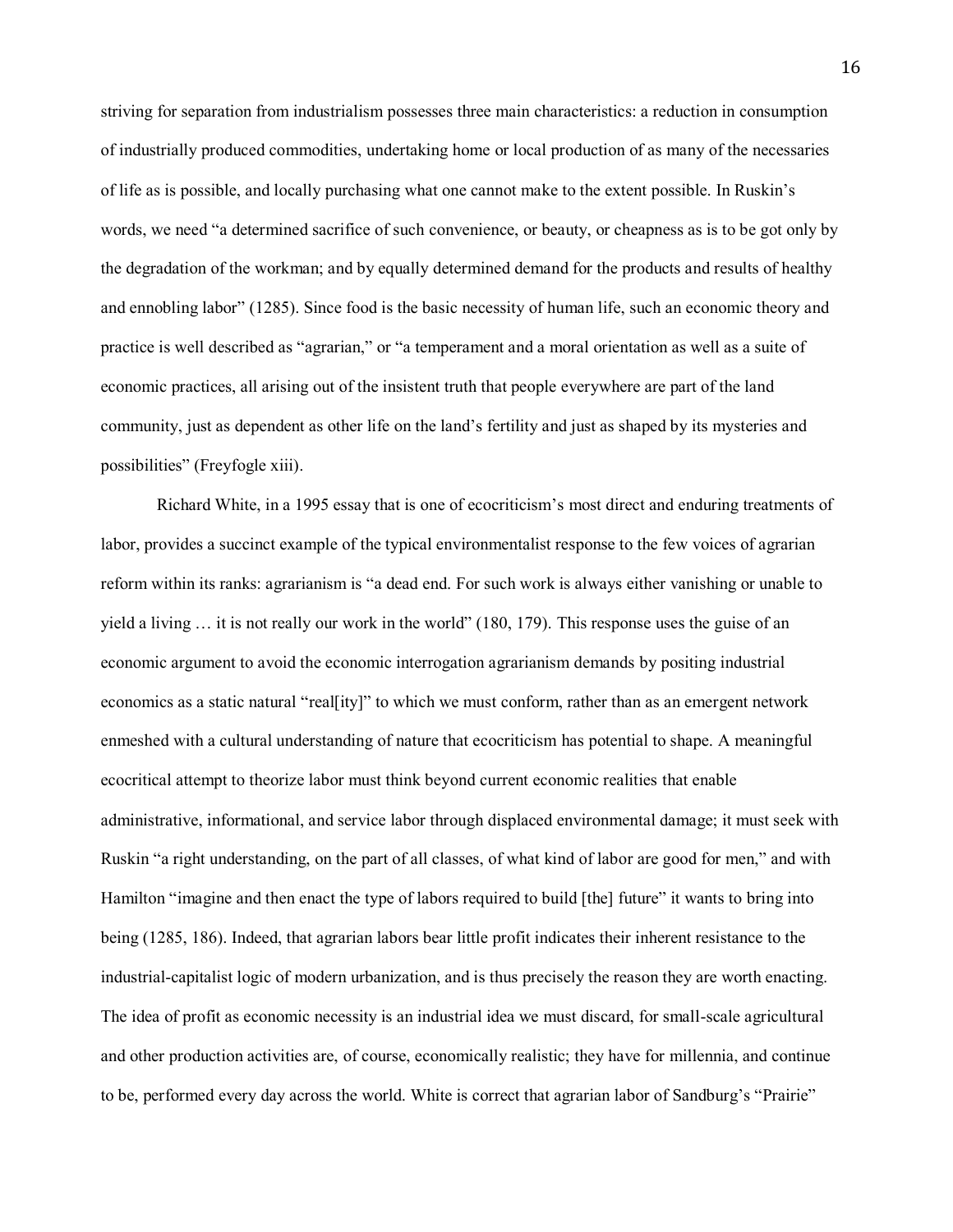may not "yield" the sort of hyper-consumptive, industrial "living" to which we have become accustomed. But this is its key virtue, because the current growth-oriented conception of economy White uses to measure which labors are worth performing is delusional, and is quickly running up against the constraints of our global ecology. The minority economic voices which admit this, such as Herman Daly, advocate an "ecological economics" entailing policy recommendations for the most part accordant with agrarian principles. The remainder of the 21<sup>st</sup>-century will bear out whether it will be industrial or agrarian labor that will "vanish" as temperatures rise.

The fact is that despite vast market pressures, non-industrial agrarian labor has not vanished, nor will it ever. As Raymond Williams concludes his seminal *The Country and the City,* "the common idea of a lost rural economy is false"; it is one of the key myths upon which the industrial paradigm relies (300). Examples abound of individuals, families and communities doing economically successful agrarian work around the U.S. and the world. The most prevalent and perhaps overlooked agrarians belong to non-Western indigenous cultures.<sup>7</sup> Though all to varying degrees under threat from Western forces of capitalist "development," the economic agrarianism of such communities often inculcates in Plumwood's terms "a more unified place relationship" than in the dematerialized West (143). Plumwood argues, and I agree, that ecocriticism and agrarians should use indigenous experiences as a model to "develop forms of life and production where the land of the economy (production consumption, and service provision) and the land of attachment, including care and responsibility, are one in the same" (148). Luckily, many essential and popular labors of the global North perform such union of economy and attachment. Hobbyist and professional artisans such as wood-workers and knitters, beekeepers and cooks all carry an intuitive bodily recollection of the ecological genesis of their craft. And technologies such as Etsy, social media, and advanced transportation logistics both facilitate the exchange of raw materials and finished products, and provide record of their ecological origins. While it is impossible as a 21<sup>st</sup>-century world citizen to fully escape the ideological and economic clutches of industrial capitalism (nor is that what I am recommending—I do deeply relish my gas-fired furnace), one can certainly achieve varying degrees of escape by practicing agrarian economics.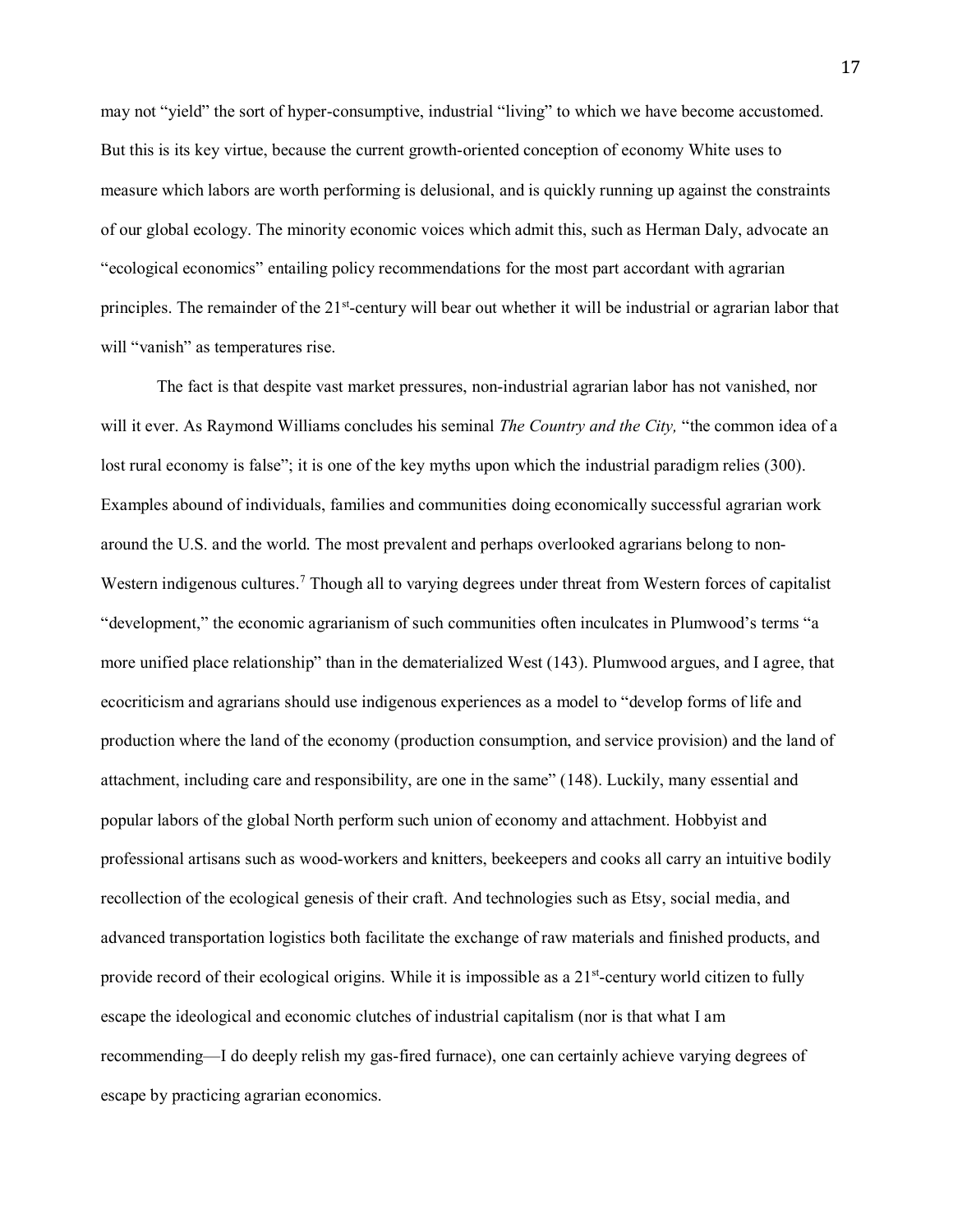And of course, the core recommendation of any agrarian program is expanding opportunities to practice agriculture. There are a variety of creative and realistic ways to do this. And luckily, nearly all of them can be practiced in existing urban and suburban landscapes. Methods of so doing include community and home gardens and orchards, institutional farms and gardens, CSA, and market farms that integrate into their local community through sales and employment, beginning-farmer training programs and networks, trade and artisan schools, and, importantly, shifting subsidies from supporting large farms to small ones. Ecocriticism in particular possesses the unique opportunity to develop, manage, and expand farms attached to schools. Many colleges currently possess such programs, though few attract the community buy-in to reach their full potential. Building that support is the most important and revolutionary outcome ecocriticism has the power to affect. A school farm can be constructed right now, and from within our current institutional contexts. Beyond unleashing potential for myriad interdisciplinary educational programs and providing valuable instruction in the agrarian arts tragically absent from most curricula, a school farm establishes a real and consequential economic structure that inculcates ecological consciousness and materially and immediately prevents socio-environmental destruction and injustice. This effect is the strength and beauty of agrarian economics. They work slowly and peacefully by rewiring our ecological consciousness through labors that are meaningful not only to practitioners, but also to the global ecological community, by performing the necessary work of life with deliberation, care, and justice.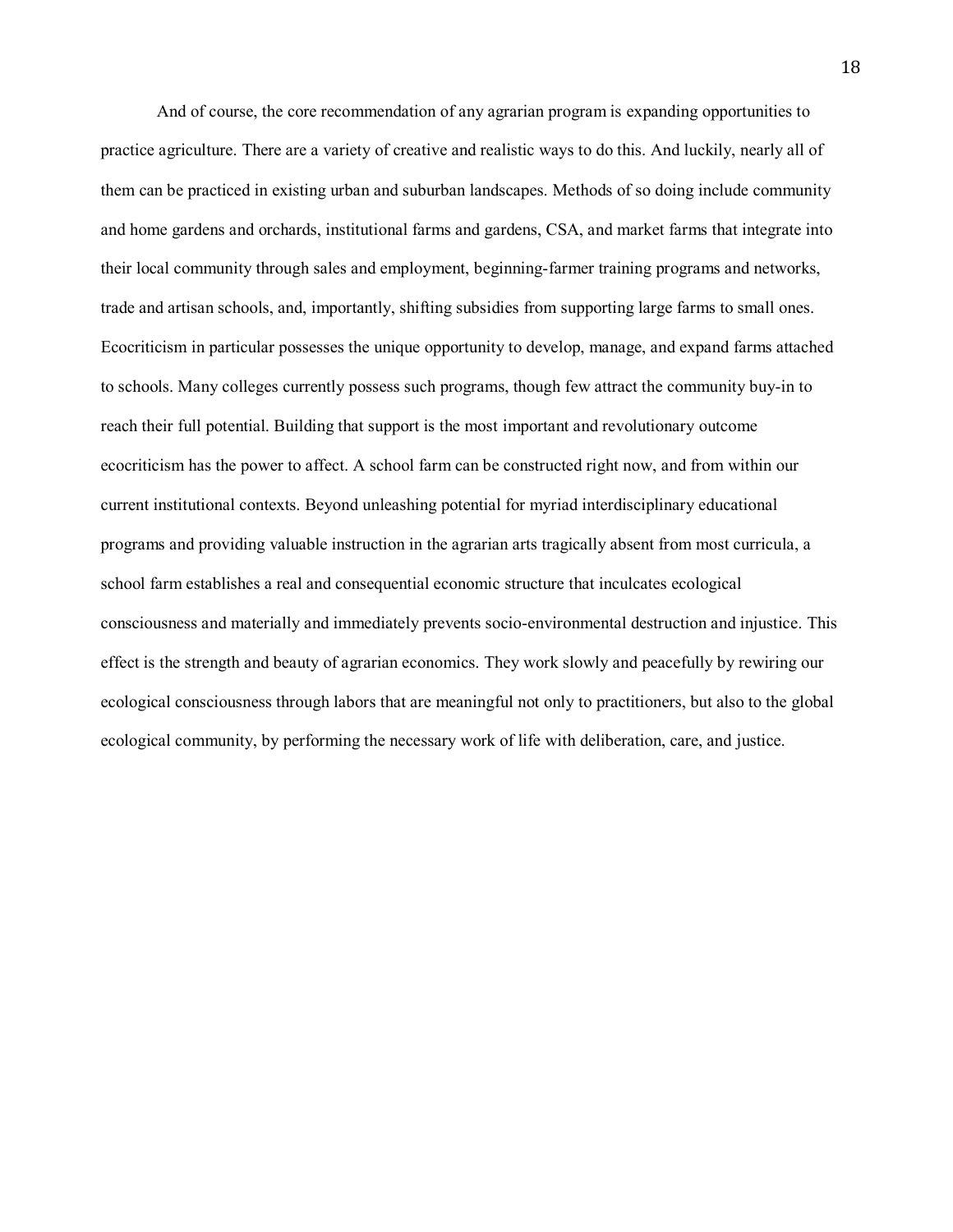## Works Cited

Andrews, Thomas. *Killing for Coal.* Cambridge, MA: Harvard University Press, 2008.

- Bennett, Michael and David Teague, eds. *The Nature of Cities: Ecocriticism and Urban Environments.*  Tucson: University of Arizona Press, 1999.
- Bennett, Michael. "From Wide Open Spaces to Metropolitan Places: The Urban Challenge to Ecocriticism." *ISLE*. 8.1 (2001): 31-52.
- Berry, Wendell. "The Whole Horse." *The New Agrarianism: Land, Culture, and the Community of Life.*  Ed. Eric Freyfogle. Washington: Island Press, 2001. 63-79.
- Brumm, Anne-Marie. "The Cycle of Life: Motifs in the *Chicago Poems* of Carl Sandburg." *Zeitschrift fur Anglistik und Amerikanistik.* 31.3 (1983): 237-355.
- Buell, Lawrence. "Ecocriticism: Some Emerging Trends." *Qui Parle.* 19.2 (2011): 87-115.
- Cargill, Oscar. "Carl Sandburg: Crusader and Mystic." *College English.* 11.7 (1950): 365-372.
- Conlogue, William. *Working the Garden.* Chapel Hill: University of North Carolina Press, 2001.
- Daly, Herman. *Ecological Economics and the Ecology of Economics.* Cheltenham, UK: Edward Elgar, 1999.
- "economy, n." *OED Online*, Oxford University Press, January 2018, www.oed.com/view/Entry/59393. Accessed 27 February 2018.
- Fisher, Colin. *Urban Green.* Chapel Hill: North Carolina University Press, 2015.
- Freyfogle, Eric, ed.. *The New Agrarianism.* Washington: Island Press, 2001.
- Hamilton, Jennifer. "Labour." *Environmental Humanities.* 6 (2015): 183-186.
- Lynch, Tom, Cheryll Glotfelty and Karla Armbruster. *The Bioregional Imagination.* Athens: The University of Georgia Press, 2012.
- Marsh, John. "A Lost Art of Work: The Arts and Crafts Movement in Carl Sandburg's *Chicago Poems*." *American Literature.* 79.3 (2007): 527-551.
- Mayer, Charles. "*The People, Yes:* Sandburg's Dreambook for Today." *Vision of this Land.* Ed. John Hallwas. Macomb, IL: Western Illinois University Press, 1976. 82-91.
- Mitgang, Herbert Ed. *The Letters of Carl Sandburg.* New York: Harcourt, Brace & World, 1968.
- Plumwood, Val. "Shadow Places and the Politics of Dwelling." *Australian Humanities Review.* 44 (2008): 139-150.
- Ransom, John Crowe. "Introduction: A Statement of Principles." *I'll Take My Stand.* Baton Rouge: LSU Press, 1977.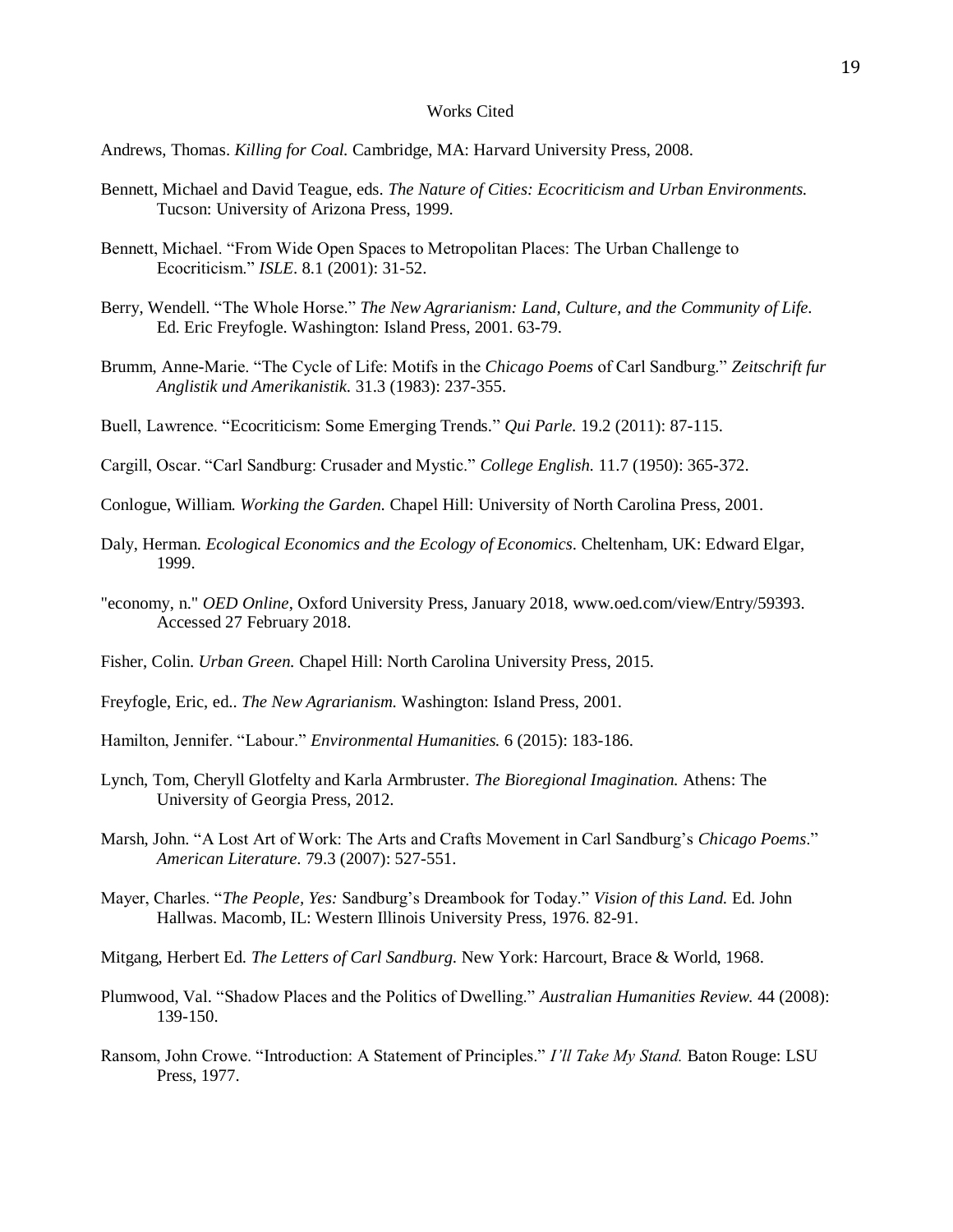- Ruskin, "The Stones of Venice." In *The Norton Anthology of English Literature.* Ed. M.H. Abrams et al. New York: Norton, 1993.
- Sandburg, Carl. *The Complete Poems of Carl Sandburg.* New York: Harcourt Brace Jovanovich, 1970.

Schliephake, Christopher. *Urban Ecologies.* Lanham, Maryland: Lexington Books, 2015.

Scott, James C. *Weapons of the Weak.* New Haven: Yale University Press, 1987.

- Wallerstein, Immanuel. *The Modern World-System: Capitalist Agriculture and the Origins of the European World-Economy in the Sixteenth Century.* New York: Academic Press, 1974.
- White, Richard. "Are You an Environmentalist or Do You Work For a Living?: Work and Nature." *Uncommon Ground*, ed. William Cronon. New York: Norton, 1995.

Williams, Raymond. *The Country and the City.* New York: Oxford University Press, 1973.